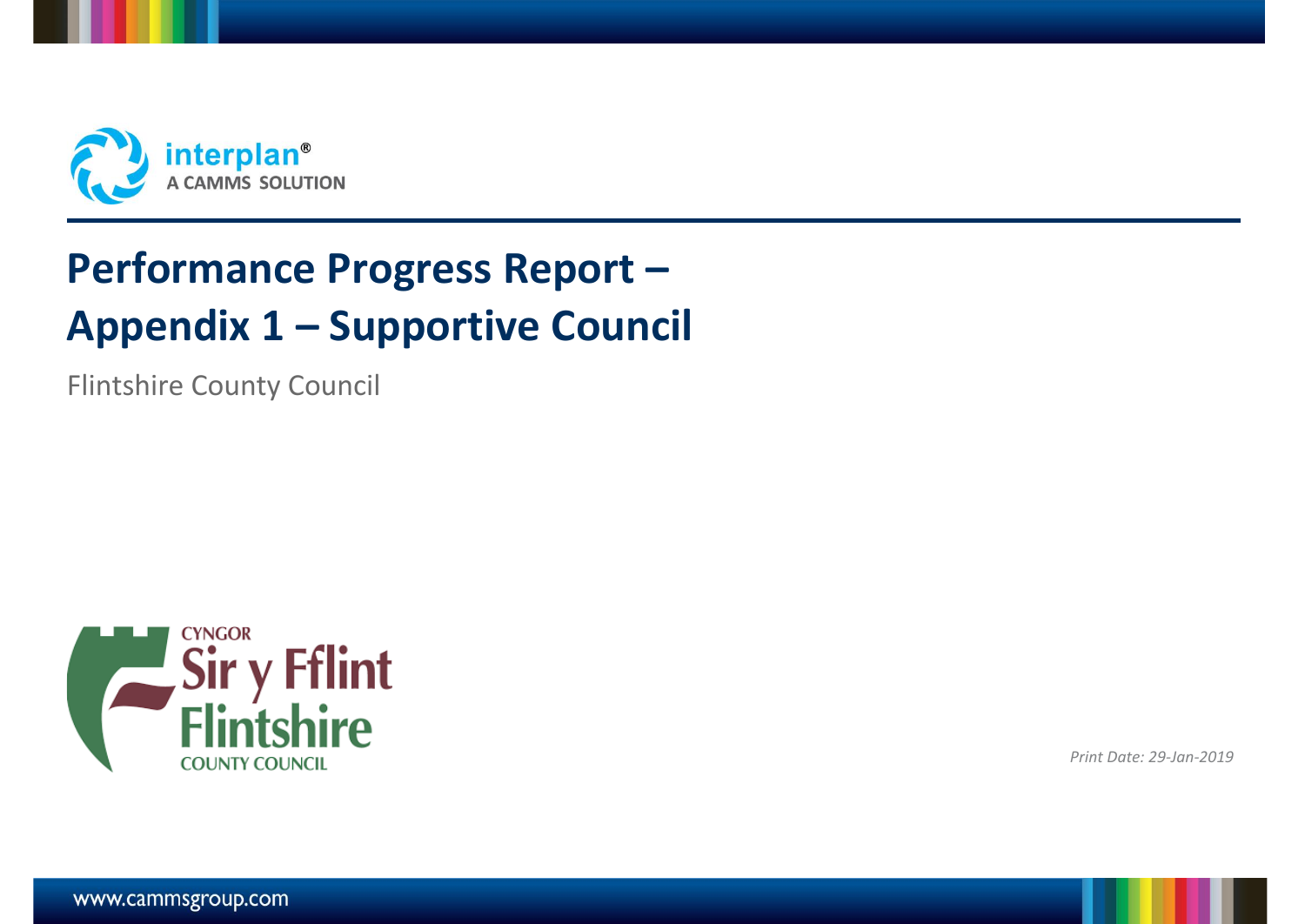| <b>ACTION</b>                                                                                               | <b>LEAD OFFICER</b>                                             |                       | STATUS START DATE END DATE COMPLETE PROGRESS |             |        | <b>RAG</b>                            | <b>OUTCOME</b><br><b>RAG</b> |
|-------------------------------------------------------------------------------------------------------------|-----------------------------------------------------------------|-----------------------|----------------------------------------------|-------------|--------|---------------------------------------|------------------------------|
| 1.3.1.1 Expand and support the care sector to enable<br>people to live well and have a good quality of life | Jane M Davies - Senior Manager,<br>Safeguarding & Commissioning | In<br><b>Progress</b> | 01-Apr-2017                                  | 31-Mar-2019 | 75.00% | $\overline{\bigcirc}$<br><b>GREEN</b> | <b>OOO</b>                   |

## **ACTION PROGRESS COMMENTS:**

The 32 bed expansion of Marleyfield Care Home is in the design phase, with a planned operational date of mid-2021. Hwb Cylfe, the planned replacement for Glanrafon Day Centre for people with a learning disability, is in the construction phase following confirmation of a £4m capital investment, and is well on track to open in Spring 2019. The fourth Extra Care facility in Holywell is in the construction phase, with an expected operational date of 2021. We are progressing the roll out for domiciliary and nursing care. The regional framework for Domiciliary Care is now in place; some new providers have come on board, and we are working regionally to reopen the framework to increase numbers further. We are developing support materials and training for residential providers who are working towards silver and gold accreditation. We have completed a review of the domiciliary care sector in Flintshire with regard to recruitment and retention to gain an understanding of the issues faced by providers. Alongside this, we are in the initial phases of reviewing demand management, particularly with regard to domiciliary care.

Last Updated: 29-Jan-2019

| <b>ACTION</b>                                                                                                                                                    | <b>LEAD OFFICER</b>                           |                        |             |             |        | STATUS START DATE END DATE COMPLETE PROGRESS OUTCOME<br><b>RAG</b> | <b>RAG</b> |
|------------------------------------------------------------------------------------------------------------------------------------------------------------------|-----------------------------------------------|------------------------|-------------|-------------|--------|--------------------------------------------------------------------|------------|
| 1.3.1.2 Support greater independence for individuals<br>with a frailty and/or disability, including those at risk of lintegrated Services and Lead<br>isolation. | Susie Lunt - Senior Manager,<br><b>Adults</b> | In.<br><b>Progress</b> | 01-Apr-2017 | 31-Mar-2019 | 75.00% | GREEN                                                              | GREEN      |

# **ACTION PROGRESS COMMENTS:**

The review of double handed care (2 staff attending each call) is continuing. Creative solutions are being found as an alternative to traditional domiciliary care; these solutions are efficient and cost effective, and support a culture of control & self-determination, whilst freeing up domiciliary care hours to be utilised for people in critical need. The new 37 hour post in partnership with Flintshire Local Voluntary council (FLVC) has been recruited in the Single Point of Access to support social prescribing, linking to GPs in the community. The business case for Glan y Morfa has been agreed and Welsh Government are supporting with funding from the Integrated Care Fund. The refurbishment programme has commenced. This facility will provide a step-down for people with a physical disability, who are ready for discharge but not ready to go home.

Last Updated: 09-Jan-2019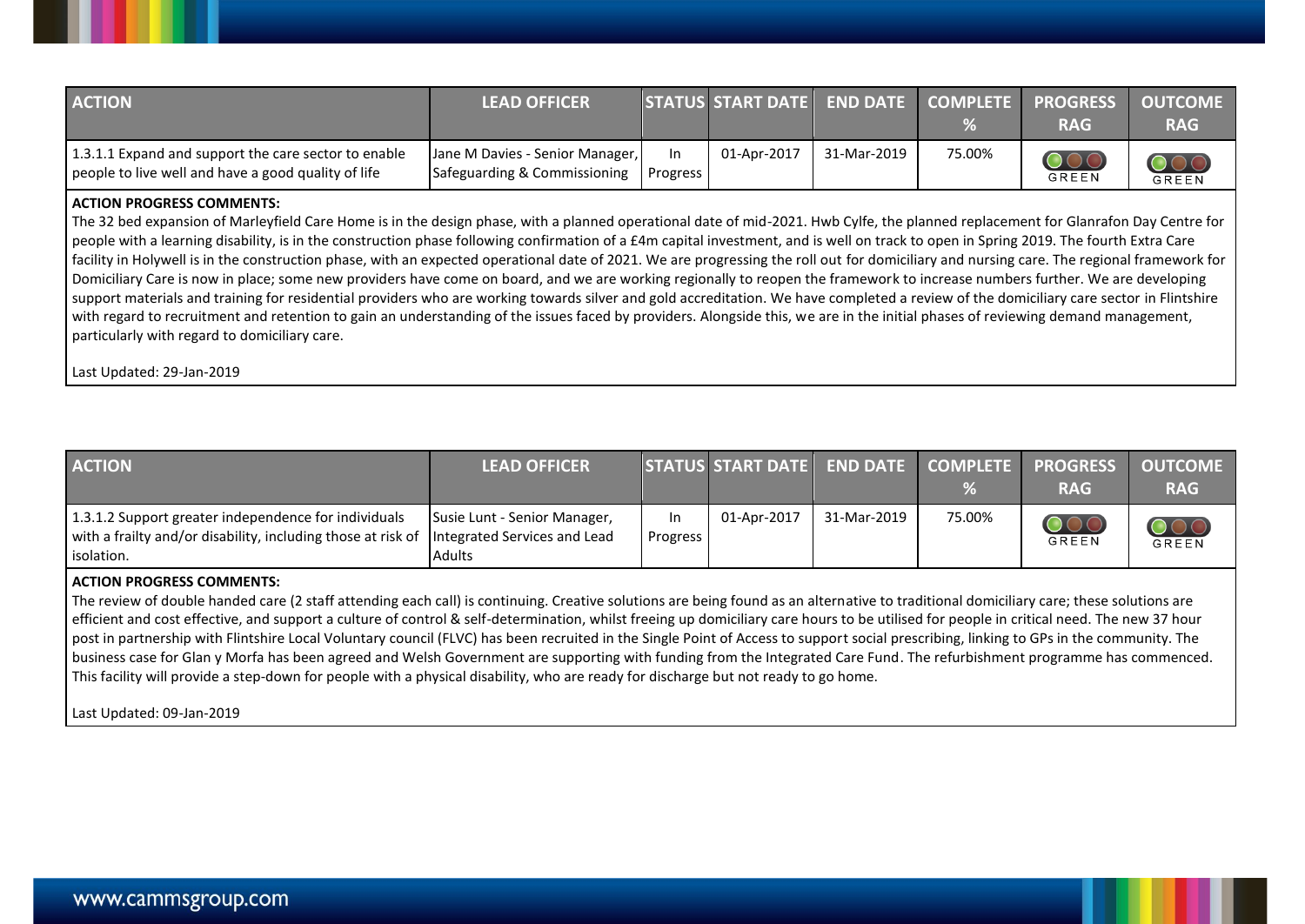| <b>ACTION</b>                                      | <b>LEAD OFFICER</b>                                                   |                       | STATUS START DATE   END DATE   COMPLETE   PROGRESS |             |        | <b>RAG</b> | <b>OUTCOME</b><br><b>RAG</b> |
|----------------------------------------------------|-----------------------------------------------------------------------|-----------------------|----------------------------------------------------|-------------|--------|------------|------------------------------|
| 1.3.1.3 Improve outcomes for Looked After children | Craig Macleod - Senior<br>Manager, Children's Services &<br>Workforce | In<br><b>Progress</b> | 01-Apr-2017                                        | 31-Mar-2019 | 75.00% | GREEN      | $\bigcirc$<br><b>GREEN</b>   |

## **ACTION PROGRESS COMMENTS:**

Flintshire's Corporate Parenting Strategy: 'Looking After You' has been published. The Strategy sets out our commitments to children and young people for 2018-2023. The Strategy was supported by a Workshop in September 2018 for elected members setting out their responsibilities, and role, as a Corporate Parent. Significant progress has taken place culminating in an initial draft of our local Placement Strategy for enhancing local placements. This builds on successful local market facilitation with independent and 3rd sector providers. A regional 'Meet the Provider' event took place to share local and regional placement needs. Placement stability for looked after children has improved from 9.3% last year to 8.8% by Quarter 3 of this year.

Last Updated: 29-Jan-2019

| <b>ACTION</b>                                                                        | <b>LEAD OFFICER</b>                                                           |                 | STATUS START DATE END DATE COMPLETE PROGRESS |             |        | <b>RAG</b> | <b>OUTCOME</b><br><b>RAG</b> |
|--------------------------------------------------------------------------------------|-------------------------------------------------------------------------------|-----------------|----------------------------------------------|-------------|--------|------------|------------------------------|
| 1.4.1.1 Develop and integrate services for carers with<br>our commissioned providers | Susie Lunt - Senior Manager,<br>Integrated Services and Lead<br><b>Adults</b> | In.<br>Progress | 01-Apr-2017                                  | 31-Mar-2019 | 75.00% | GREEN      | <b>GREEN</b>                 |

#### **ACTION PROGRESS COMMENTS:**

Carers Services continue to progress and develop, adapting to the changing needs of carers when they present. Flintshire has continued to work closely and proactively with our Carers Services reviewing our working practices and partnerships regularly via the Carers Strategy Group. Success of the group is reflected by its consistently high levels of productivity and regular attendance by all partners. The Strategy Group over the past 6 months has been working with regional partners to develop a North Wales Strategy for Carers Services and are at present reviewing the proposed monitoring tool for this strategy. This Strategy aims to further embed the Social Services and Wellbeing (Wales) Act and create more consistency in service provision across the regions and across health and social services. As an Authority Flintshire has a number of Carers Services that provide a wide range of provision, which continue to meet performance expectations and targets over the last quarter. Flintshire's Young Carers Services continues to be delivered by Barnardo's in Flintshire who continue to deliver high quality support to a number of Young Carers. This contract is due to come to an end and as a result Flintshire has begun a review of this service in order to ensure quality of provision and future service delivery is fully considered and assured moving forward.

Last Updated: 29-Jan-2019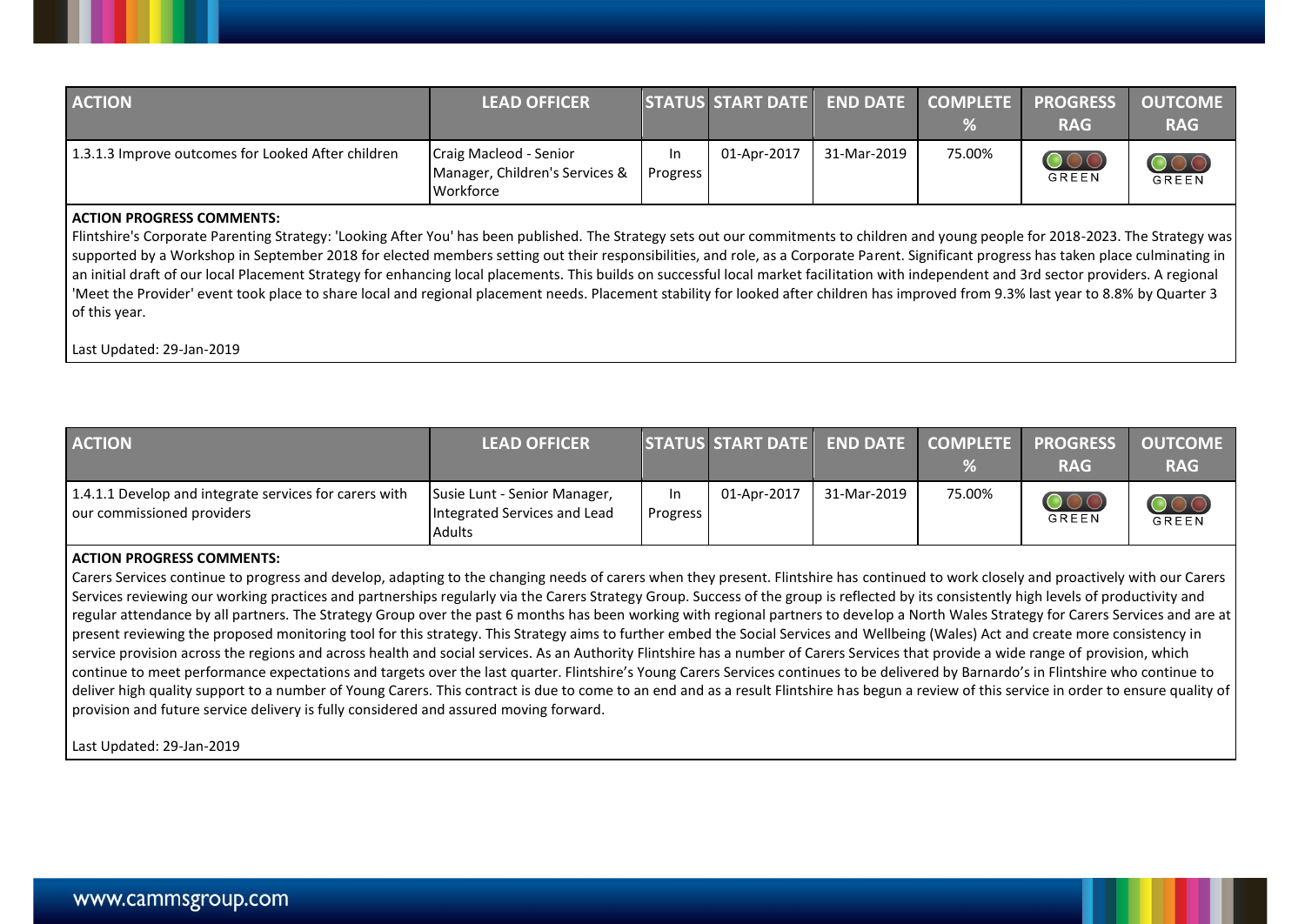| <b>ACTION</b>                                                                                    | <b>LEAD OFFICER</b>                                                    |                       | STATUS START DATE END DATE COMPLETE |             |        | <b>PROGRESS</b><br><b>RAG</b> | <b>OUTCOME</b><br><b>RAG</b> |
|--------------------------------------------------------------------------------------------------|------------------------------------------------------------------------|-----------------------|-------------------------------------|-------------|--------|-------------------------------|------------------------------|
| 1.4.1.2 Embed the long term use of integrated Care<br>Fund (ICF) to meet local needs and demands | Susie Lunt - Senior Manager,<br>Integrated Services and Lead<br>Adults | In<br><b>Progress</b> | 01-Apr-2017                         | 31-Mar-2019 | 75.00% | OOL<br><b>GREEN</b>           | <b>OOO</b>                   |

## **ACTION PROGRESS COMMENTS:**

Partners in Flintshire have continued to maximise the use of the extended Integrated Care Fund (ICF) programme to meet the priorities of Flintshire residents. The re-phasing of agreed ICF capital funding has been agreed to fit with our capital programme, and Welsh Government have confirmed the ongoing use of ICF revenue funding for existing projects. Examples of the work funded by ICF to support people with dementia includes increasing support offered to care homes to continue through the Progress for Providers Framework and extending that work into the domiciliary care sector, and reviewing the support offered to people with early onset dementia.

# Last Updated: 23-Jan-2019

| <b>ACTION</b>                                                                                                         | <b>LEAD OFFICER</b>                                                   |                        | STATUS START DATE END DATE COMPLETE PROGRESS |             |        | <b>RAG</b>          | <b>OUTCOME</b><br><b>RAG</b>     |
|-----------------------------------------------------------------------------------------------------------------------|-----------------------------------------------------------------------|------------------------|----------------------------------------------|-------------|--------|---------------------|----------------------------------|
| 1.4.1.3 Embed the Early Help Hub into everyday<br>practice by working with statutory partners and the<br>third sector | Craig Macleod - Senior<br>Manager, Children's Services &<br>Workforce | In.<br><b>Progress</b> | 01-Apr-2017                                  | 31-Mar-2019 | 75.00% | $\bigcirc$<br>GREEN | $\overline{\text{OOO}}$<br>GREEN |

# **ACTION PROGRESS COMMENTS:**

The Early Help Hub is fully functioning, with commitment from all agencies. Enhanced consortia arrangements for support through Families First projects are ensuring responsive access to help for families. In Quarter 3, 309 families accessed the Hub and were provided with information and / or support. This brings the total throughput for the first nine months to 945, well above our target for the year of 800 families.

#### Last Updated: 16-Jan-2019

| <b>ACTION</b>                                                                              | <b>LEAD OFFICER</b>                                                   |                 | STATUS START DATE END DATE |             | %      | COMPLETE PROGRESS<br><b>RAG</b> | <b>OUTCOME</b><br><b>RAG</b>    |
|--------------------------------------------------------------------------------------------|-----------------------------------------------------------------------|-----------------|----------------------------|-------------|--------|---------------------------------|---------------------------------|
| 1.4.1.4 Working with the new Wales Programme to<br>recognise Adverse Childhood Experiences | Craig Macleod - Senior<br>Manager, Children's Services &<br>Workforce | In.<br>Progress | 01-Apr-2017                | 31-Mar-2019 | 75.00% | <b>GREEN</b>                    | $\overline{\text{OO}}$<br>GREEN |

## **ACTION PROGRESS COMMENTS:**

The police are developing a joint agency project to deliver an Adverse Childhood Experiences (ACE) informed approach to community policing. The EAT (Early Action Together) project focuses on the role of the police in navigating families to community and social support to address their needs. Flintshire is working with the EAT project to bring a co-ordinated approach to responding to ACEs and developing the awareness, skills and competencies of public sector staff. A substantial training programme commenced in December 2018 to train front line police on ACE's, what this means for their work and the families they interact with. This training is aimed at ensuring a more holistic approach to policing vulnerability and ensuring that families in need of help are identified and supported to access this.

Last Updated: 16-Jan-2019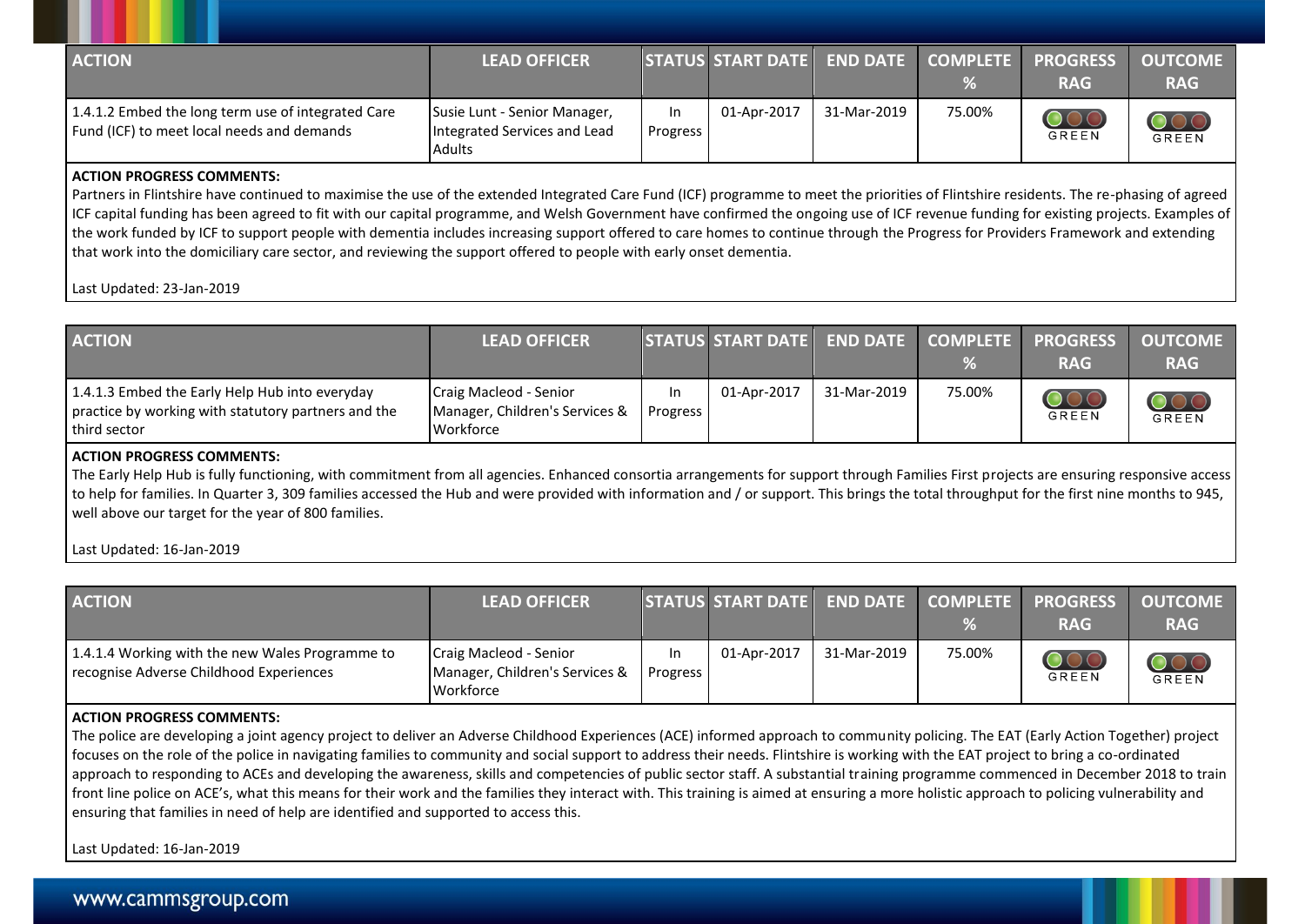| <b>ACTION</b>                                                                                                                                                                                                                                                                                                                                                                                                                                                                                           | <b>LEAD OFFICER</b>                                             |                 | <b>STATUS START DATE</b> | <b>END DATE</b> | <b>COMPLETE</b><br>% | <b>PROGRESS</b><br><b>RAG</b>               | <b>OUTCOME</b><br><b>RAG</b>                        |
|---------------------------------------------------------------------------------------------------------------------------------------------------------------------------------------------------------------------------------------------------------------------------------------------------------------------------------------------------------------------------------------------------------------------------------------------------------------------------------------------------------|-----------------------------------------------------------------|-----------------|--------------------------|-----------------|----------------------|---------------------------------------------|-----------------------------------------------------|
| 1.5.1.1 All Council portfolios to understand and act on<br>their responsibilities to address safeguarding                                                                                                                                                                                                                                                                                                                                                                                               | Jane M Davies - Senior Manager,<br>Safeguarding & Commissioning | In.<br>Progress | 01-Apr-2017              | 31-Mar-2019     | 75.00%               | $\overline{\mathcal{O}}$ or<br><b>GREEN</b> | $\overline{\mathcal{O}\mathcal{O}}$<br><b>GREEN</b> |
| <b>ACTION PROGRESS COMMENTS:</b><br>The Corporate e-learning safeguarding package has been updated and is now available through Learning Pool. Representatives of Corporate Safeguarding Panel are in discussions with<br>Theatr Clwyd to develop a drama based learning programme which will be delivered to all portfolio areas in 2019/20. Corporate Safeguarding Panel now has representation from the<br>North Wales Modern Slavery Group who attend regularly and provide a link to the activity. |                                                                 |                 |                          |                 |                      |                                             |                                                     |

Last Updated: 24-Jan-2019

| <b>ACTION</b>                                                                                                               | <b>LEAD OFFICER</b>                        |                 | STATUS START DATE END DATE COMPLETE PROGRESS |             | $\frac{9}{6}$ | <b>RAG</b>                 | <b>OUTCOME</b><br><b>RAG</b> |
|-----------------------------------------------------------------------------------------------------------------------------|--------------------------------------------|-----------------|----------------------------------------------|-------------|---------------|----------------------------|------------------------------|
| 1.5.1.4 Identify and address the signs and symptoms of Sian Jones - Public Protection<br>domestic abuse and sexual violence | Manager - Community and<br><b>Business</b> | In.<br>Progress | 01-Apr-2017                                  | 31-Mar-2019 | 75.00%        | $\bigcirc$<br><b>GREEN</b> | GREEN                        |

# **ACTION PROGRESS COMMENTS:**

Flintshire County Council continues to work alongside the Regional Domestic Abuse and Sexual Violence Board. A joint strategy is now in place for North Wales, which is included on the website. Regional structures are now in the process of being formed through the establishment of a Joint Commissioning Board and a Training Group. Corporate Training are leading on the delivery of the e-learning module.

Last Updated: 24-Jan-2019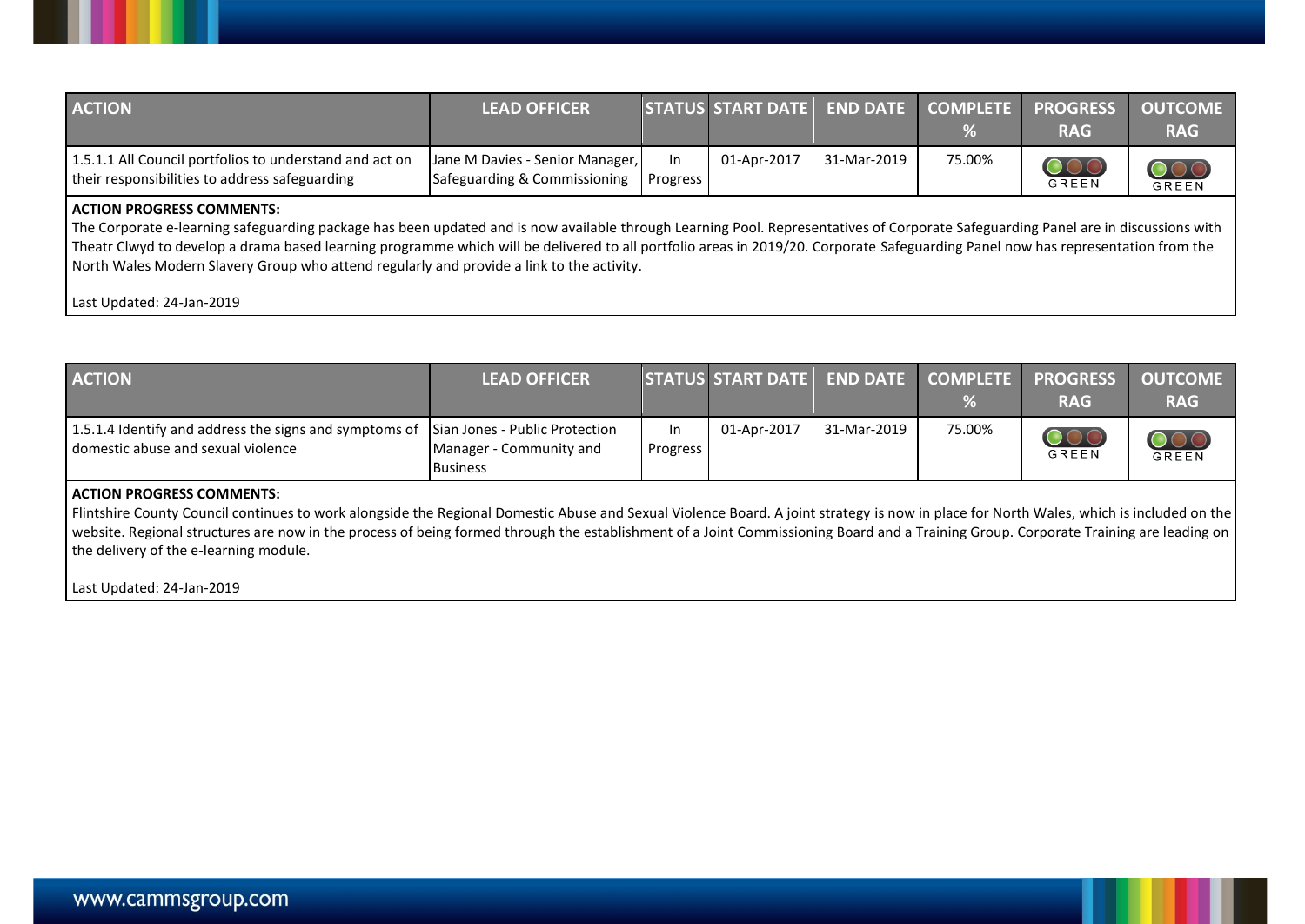| <b>KPI Title</b>                                                                                                                   | <b>Pre. Year</b><br><b>Period</b><br><b>Actual</b> | <b>Period</b><br><b>Actual</b> | <b>Period</b><br>Target | Perf. RAG           | Perf.<br>Indicator<br><b>Trend</b> | <b>YTD Actual</b> | <b>YTD Target</b> | Outcome RAG |
|------------------------------------------------------------------------------------------------------------------------------------|----------------------------------------------------|--------------------------------|-------------------------|---------------------|------------------------------------|-------------------|-------------------|-------------|
| IP1.4.1.1M01 Number of in house locality<br>teams working towards Bronze standard in<br>Progress for Providers of domiciliary care | N/A                                                |                                | 0.75                    | <b>OOO</b><br>GREEN | N/A                                |                   | 0.75              | GREEN       |

**Lead Officer:** Neil Ayling - Chief Officer - Social Services

**Reporting Officer:** Jacque Slee - Team Manager Performance

**Progress Comment:** We have three in house domiciliary care providers working on the bronze standard for Progress for Providers

Last Updated: 07-Jan-2019

| <b>KPI Title</b>                                                                                                                                                                                                                                              | Pre. Year<br><b>Period</b><br><b>Actual</b> | <b>Period</b><br><b>Actual</b> | <b>Period</b><br><b>Target</b> | Perf. RAG                       | Perf.<br><b>Indicator</b><br><b>Trend</b> | <b>YTD Actual</b> | <b>YTD Target</b> | <b>Outcome RAG</b> |
|---------------------------------------------------------------------------------------------------------------------------------------------------------------------------------------------------------------------------------------------------------------|---------------------------------------------|--------------------------------|--------------------------------|---------------------------------|-------------------------------------------|-------------------|-------------------|--------------------|
| IP1.4.1.2M02 Number of independent<br>sector providers working towards Bronze<br>standard in Progress for Providers of<br>domiciliary care                                                                                                                    | N/A                                         |                                |                                | $\overline{\text{OO}}$<br>GREEN | N/A                                       |                   |                   | GREEN              |
| Lead Officer: Neil Ayling - Chief Officer - Social Services<br>Reporting Officer: Jacque Slee - Team Manager Performance<br>Progress Comment: One independent sector provider is currently working towards Bronze accreditation.<br>Last Updated: 11-Jan-2019 |                                             |                                |                                |                                 |                                           |                   |                   |                    |

| <b>KPI Title</b>                                                                                                                                                                                                                                                                                             | Pre. Year<br><b>Period</b><br><b>Actual</b> | <b>Period</b><br><b>Actual</b> | <b>Period</b><br><b>Target</b> | Perf. RAG      | Perf.<br><b>Indicator</b><br><b>Trend</b> | <b>YTD Actual</b> | <b>YTD Target</b> | <b>Outcome RAG</b>       |  |
|--------------------------------------------------------------------------------------------------------------------------------------------------------------------------------------------------------------------------------------------------------------------------------------------------------------|---------------------------------------------|--------------------------------|--------------------------------|----------------|-------------------------------------------|-------------------|-------------------|--------------------------|--|
| <b>IP1.4.1.4M04 Sustaining existing care</b><br>homes within Flintshire                                                                                                                                                                                                                                      | 26                                          | 27                             | 26                             | $\frac{000}{6$ |                                           | 27                | 26                | $\mathrm{OO}$ (<br>GREEN |  |
| Lead Officer: Neil Ayling - Chief Officer - Social Services<br>Reporting Officer: Jacque Slee - Team Manager Performance<br>Progress Comment: The number of care homes in Flintshire remains static since quarter two when one independent provider reopened a home offering residential care in Flintshire. |                                             |                                |                                |                |                                           |                   |                   |                          |  |

Last Updated: 29-Jan-2019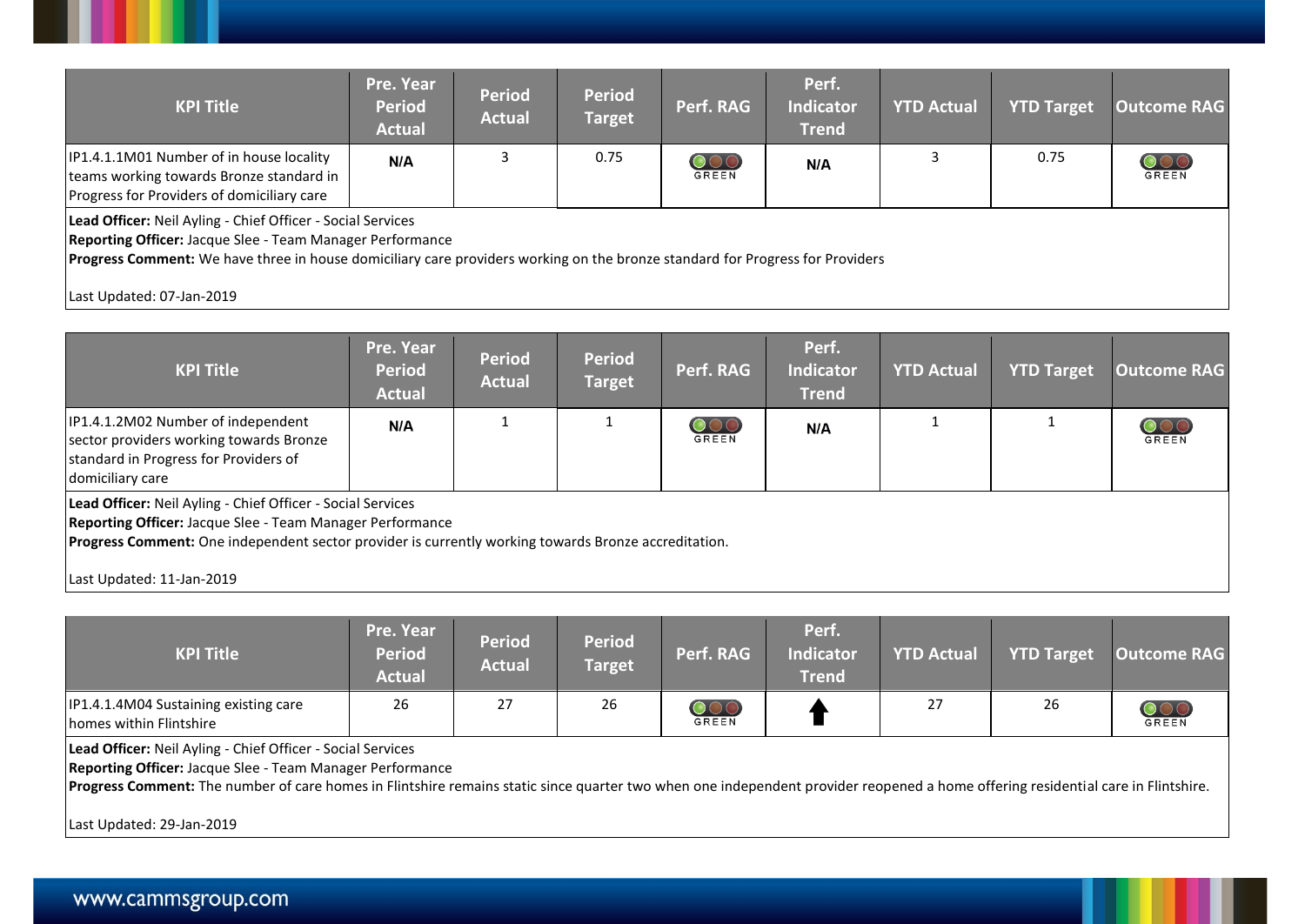| <b>KPI Title</b>                                                                                                                                                                                                        | Pre. Year<br><b>Period</b><br><b>Actual</b> | <b>Period</b><br><b>Actual</b> | <b>Period</b><br><b>Target</b> | Perf. RAG | Perf.<br><b>Indicator</b><br><b>Trend</b> | <b>YTD Actual</b> | <b>YTD Target</b> | <b>Outcome RAG</b>      |
|-------------------------------------------------------------------------------------------------------------------------------------------------------------------------------------------------------------------------|---------------------------------------------|--------------------------------|--------------------------------|-----------|-------------------------------------------|-------------------|-------------------|-------------------------|
| IP1.4.1.5M05 The percentage occupancy<br>within Flintshire care homes                                                                                                                                                   | 96.04                                       | 95                             | 95                             | GREEN     |                                           | 95                | 95                | $\circledcirc$<br>GREEN |
| Lead Officer: Neil Ayling - Chief Officer - Social Services<br>Reporting Officer: Jacque Slee - Team Manager Performance<br>Progress Comment: Care home occupancy remains high and static.<br>Last Updated: 11-Jan-2019 |                                             |                                |                                |           |                                           |                   |                   |                         |

| <b>KPI Title</b>                                                                                                                                                                                                                                                                       | Pre. Year<br><b>Period</b><br><b>Actual</b> | <b>Period</b><br><b>Actual</b> | <b>Period</b><br><b>Target</b> | Perf. RAG                        | Perf.<br><b>Indicator</b><br><b>Trend</b> | <b>YTD Actual</b> | <b>YTD Target</b> | <b>Outcome RAG</b> |
|----------------------------------------------------------------------------------------------------------------------------------------------------------------------------------------------------------------------------------------------------------------------------------------|---------------------------------------------|--------------------------------|--------------------------------|----------------------------------|-------------------------------------------|-------------------|-------------------|--------------------|
| IP1.4.2.2M02 The percentage of the<br>relevant workforce to have received<br>training in Regulation and Inspection of<br>Social Care (Wales) Act (RISCA)                                                                                                                               | N/A                                         | 75                             | 50                             | $\overline{\mathbf{O}}$<br>GREEN | N/A                                       | 75                | 50                | GREEN              |
| Lead Officer: Neil Ayling - Chief Officer - Social Services<br>Reporting Officer: Jacque Slee - Team Manager Performance<br>Progress Comment: RISCA training is ongoing and we are on track to deliver to the relevant workforce by the end of this year.<br>Last Updated: 11-Jan-2019 |                                             |                                |                                |                                  |                                           |                   |                   |                    |

| <b>KPI Title</b>                                                                                                                                                                                                                                                                                                                                            | Pre. Year<br><b>Period</b><br><b>Actual</b> | <b>Period</b><br><b>Actual</b> | <b>Period</b><br><b>Target</b> | Perf. RAG                       | Perf.<br><b>Indicator</b><br><b>Trend</b> | <b>YTD Actual</b> | <b>YTD Target</b> | <b>Outcome RAG</b> |
|-------------------------------------------------------------------------------------------------------------------------------------------------------------------------------------------------------------------------------------------------------------------------------------------------------------------------------------------------------------|---------------------------------------------|--------------------------------|--------------------------------|---------------------------------|-------------------------------------------|-------------------|-------------------|--------------------|
| IP1.4.3.2M02 (PAM/029) Percentage of<br>children in care who had to move 2 or more<br>times                                                                                                                                                                                                                                                                 | 6.17                                        | 4.17                           | 10                             | $\overline{\text{OO}}$<br>GREEN |                                           | 8.75              | 10                | GREEN              |
| <b>Lead Officer:</b> Craig Macleod - Senior Manager, Children's Services & Workforce<br>Reporting Officer: Jacque Slee - Team Manager Performance<br>Progress Comment: So far this year, 8.75% of children looked after have moved more than twice. This included planned placement moves in accordance with the child's plan.<br>Last Updated: 29-Jan-2019 |                                             |                                |                                |                                 |                                           |                   |                   |                    |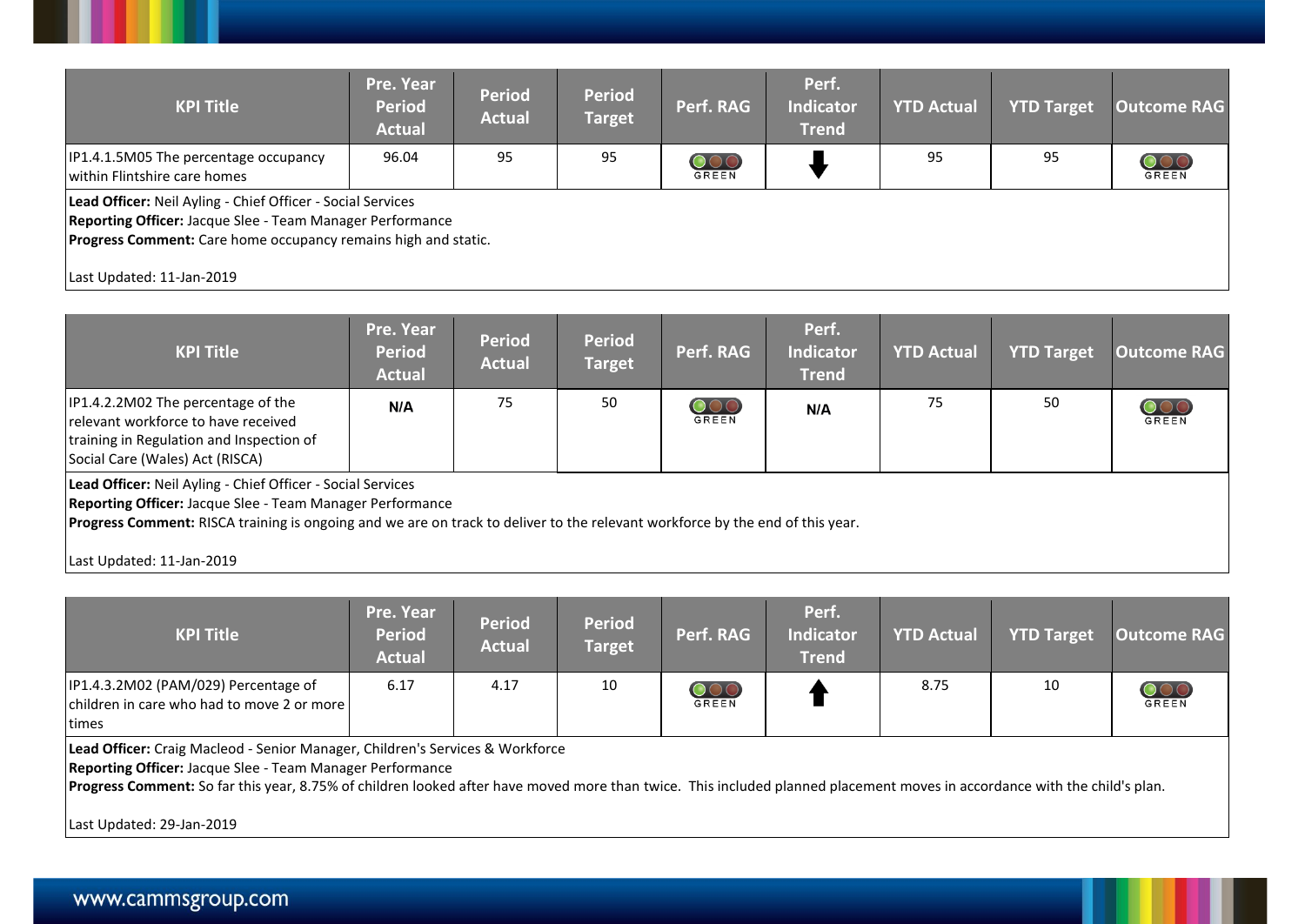| <b>KPI Title</b>                                                                    | Pre. Year<br><b>Period</b><br><b>Actual</b> | <b>Period</b><br><b>Actual</b> | <b>Period</b><br><b>Target</b> | Perf. RAG  | Perf.<br><b>Indicator</b><br><b>Trend</b> | <b>YTD Actual</b> | <b>YTD Target</b> | <b>Outcome RAG</b> |
|-------------------------------------------------------------------------------------|---------------------------------------------|--------------------------------|--------------------------------|------------|-------------------------------------------|-------------------|-------------------|--------------------|
| IP1.4.3.3M03 Percentage of looked after<br>children with a timely health assessment | N/A                                         | 65.38                          | 81                             | <b>RED</b> | N/A                                       | 69.06             | 81                | AMBER              |

**Lead Officer:** Neil Ayling - Chief Officer - Social Services

**Reporting Officer:** Jacque Slee - Team Manager Performance

**Progress Comment:** The performance at Q3 (65.38%) is below the period target (81%), however there have been significant improvements since April, with the looked after nurse regularly attending team meetings and managing the assessment appointments. BCUHB have increased the availability of appointments per month to 6 slots and recruited 2 trainee doctors to assist with Health assessments from October 2018. The performance trend for the year to date shows a 27% improvement on last year's performance, with 69.06% of children looked after having a timely health assessment, as compared to 54.6% last year. Despite these improvements we are still unlikely to meet this year's target.

Last Updated: 29-Jan-2019

| <b>KPI Title</b>                                    | <b>Pre. Year</b><br>Period<br><b>Actual</b> | <b>Period</b><br><b>Actual</b> | <b>Period</b><br><b>Target</b> | Perf. RAG                  | Perf.<br><b>Indicator</b><br><b>Trend</b> | <b>YTD Actual</b> | <b>YTD Target</b> | Outcome RAG  |
|-----------------------------------------------------|---------------------------------------------|--------------------------------|--------------------------------|----------------------------|-------------------------------------------|-------------------|-------------------|--------------|
| IP1.5.1.1M01 Number of adult carers<br>lidentified. | 299                                         | 371                            | 225                            | $\frac{000}{\text{GREEN}}$ |                                           | 1051              | 675               | <b>GREEN</b> |

**Lead Officer:** Neil Ayling - Chief Officer - Social Services

**Reporting Officer:** Jacque Slee - Team Manager Performance

**Progress Comment:** Over the 9 month period we have already exceeded the total for last year; however, this is in part due to improvements in our data collection processes.

Last Updated: 11-Jan-2019

| <b>KPI Title</b>                                                                                                                  | Pre. Year<br><b>Period</b><br><b>Actual</b> | <b>Period</b><br><b>Actual</b> | <b>Period</b><br><b>Target</b> | Perf. RAG                       | Perf.<br><b>Indicator</b><br><b>Trend</b> | <b>YTD Actual</b> | <b>YTD Target</b> | <b>Outcome RAG</b> |
|-----------------------------------------------------------------------------------------------------------------------------------|---------------------------------------------|--------------------------------|--------------------------------|---------------------------------|-------------------------------------------|-------------------|-------------------|--------------------|
| $ IP1.5.2.1M01$ (PAM/025) Number of people<br>  kept in hospital while waiting for social care<br>$per 1,000$ population aged 75+ | 1.36                                        | 0.66                           | 1.89                           | $\overline{\text{OO}}$<br>GREEN |                                           | 1.98              | 1.89              | 000<br>AMBER       |
| Lead Officer: Neil Ayling - Chief Officer - Social Services<br><b>Reporting Officer: Jacque Slee - Team Manager Performance</b>   |                                             |                                |                                |                                 |                                           |                   |                   |                    |

**Aspirational Target:** 1.78

**Progress Comment:** A further nine delays in Quarter 3 mean that we will not meet our annual target. Social Services and BCUHB managers continue to work together to reduce delays wherever possible.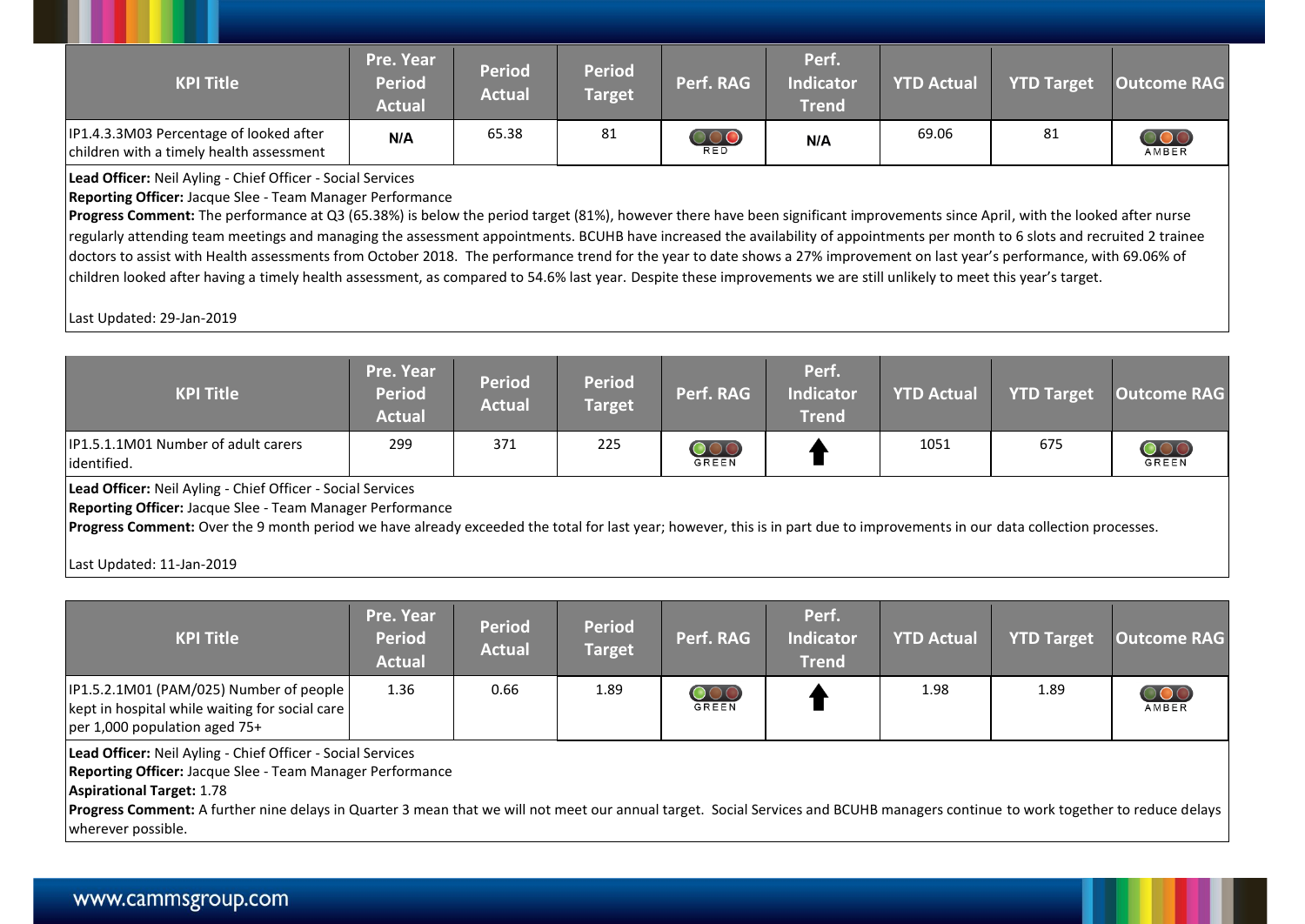| <b>KPI Title</b>                                                                                                                                                                                                                                                                                                                                 | Pre. Year<br><b>Period</b><br><b>Actual</b> | <b>Period</b><br><b>Actual</b> | <b>Period</b><br><b>Target</b> | Perf. RAG                               | Perf.<br><b>Indicator</b><br><b>Trend</b> | <b>YTD Actual</b> | <b>YTD Target</b> | <b>Outcome RAG</b> |
|--------------------------------------------------------------------------------------------------------------------------------------------------------------------------------------------------------------------------------------------------------------------------------------------------------------------------------------------------|---------------------------------------------|--------------------------------|--------------------------------|-----------------------------------------|-------------------------------------------|-------------------|-------------------|--------------------|
| IP1.5.3.1M01 Percentage of child<br>protection referrals that result in "no<br>further action".                                                                                                                                                                                                                                                  | 34                                          | 17.2                           | 30                             | $\overline{\mathbf{O}}$<br><b>GREEN</b> |                                           | 17.2              | 30                | $\frac{0}{0}$      |
| Lead Officer: Craig Macleod - Senior Manager, Children's Services & Workforce<br>Reporting Officer: Jacque Slee - Team Manager Performance<br>Aspirational Target: 30.00<br>Progress Comment: Reasons for no further action include a change in need or circumstances, Child Protection threshold not met, or case signposted to other services. |                                             |                                |                                |                                         |                                           |                   |                   |                    |
| Last Updated: 16-Jan-2019                                                                                                                                                                                                                                                                                                                        |                                             |                                |                                |                                         |                                           |                   |                   |                    |

| <b>KPI Title</b>                                                                                                                                                                                                                                               | Pre. Year<br><b>Period</b><br><b>Actual</b> | <b>Period</b><br><b>Actual</b> | <b>Period</b><br><b>Target</b> | Perf. RAG                     | Perf.<br><b>Indicator</b><br><b>Trend</b> | <b>YTD Actual</b> | <b>YTD Target</b> | <b>Outcome RAG</b> |
|----------------------------------------------------------------------------------------------------------------------------------------------------------------------------------------------------------------------------------------------------------------|---------------------------------------------|--------------------------------|--------------------------------|-------------------------------|-------------------------------------------|-------------------|-------------------|--------------------|
| IP1.5.3.2M02 The number of families<br>receiving information and support through<br>the Early Help Hub                                                                                                                                                         | No Data                                     | 309                            | 200                            | $\overline{Q}$ $\overline{Q}$ | N/A                                       | 985               | 600               | <b>OOO</b>         |
| Lead Officer: Craig Macleod - Senior Manager, Children's Services & Workforce<br>Reporting Officer: Jacque Slee - Team Manager Performance<br><b>Progress Comment:</b> The throughput of the Early Help Hub continues to be high.<br>Last Updated: 11-Jan-2019 |                                             |                                |                                |                               |                                           |                   |                   |                    |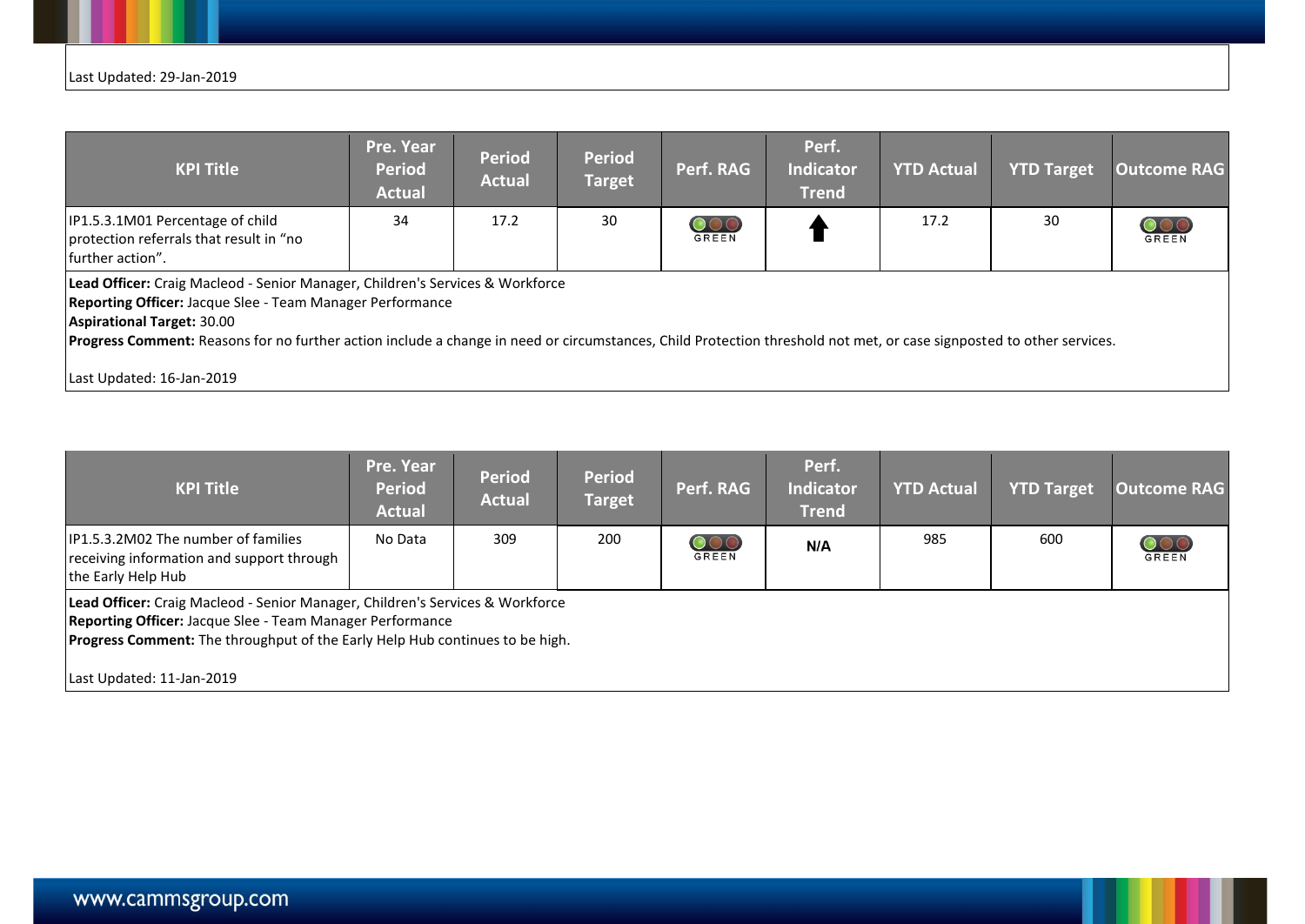| <b>RISK</b><br>TITLE                                                 | <b>LEAD OFFICER</b>                      | SUPPORTING OFFICERS                                                | <b>INITIAL RISK</b><br><b>RATING</b> | <b>CURRENT RISK</b><br><b>RATING</b> | <b>TREND</b><br><b>ARROW</b> | <b>RISK</b><br><b>STATUS</b> |
|----------------------------------------------------------------------|------------------------------------------|--------------------------------------------------------------------|--------------------------------------|--------------------------------------|------------------------------|------------------------------|
| Delivery of social care is insufficient to meet<br>increasing demand | Manager, Safeguarding<br>& Commissioning | Jane M Davies - Senior   Jacque Slee - Team Manager<br>Performance | Amber                                | Green                                |                              | Closed                       |

Potential Effect: People would be likely to experience increased waiting times or be unable to access services, with a resulting negative impact on the reputation of the Council. **Management Controls:** Developing the market for residential and nursing care

Extending the opening hours for single point of access

Implementing Community Resource Team

Developing community resilience

Implementing an Early Help Hub for children and families

**Progress Comment:** Recommendations have been approved to explore the extension of Marleyfield (32 beds for intermediate care and discharge to assess). This expansion will also help to support the medium term development of the nursing sector. The Single Point of Access has already extended the time the service is available from in the mornings and work is near completion to extend the closing time and introduce weekend working. The multi agency Early Help Hub for children and families is in operation. The risk has been mitigated to green and is now closed 12/07/2018.

Last Updated: 12-Jul-2018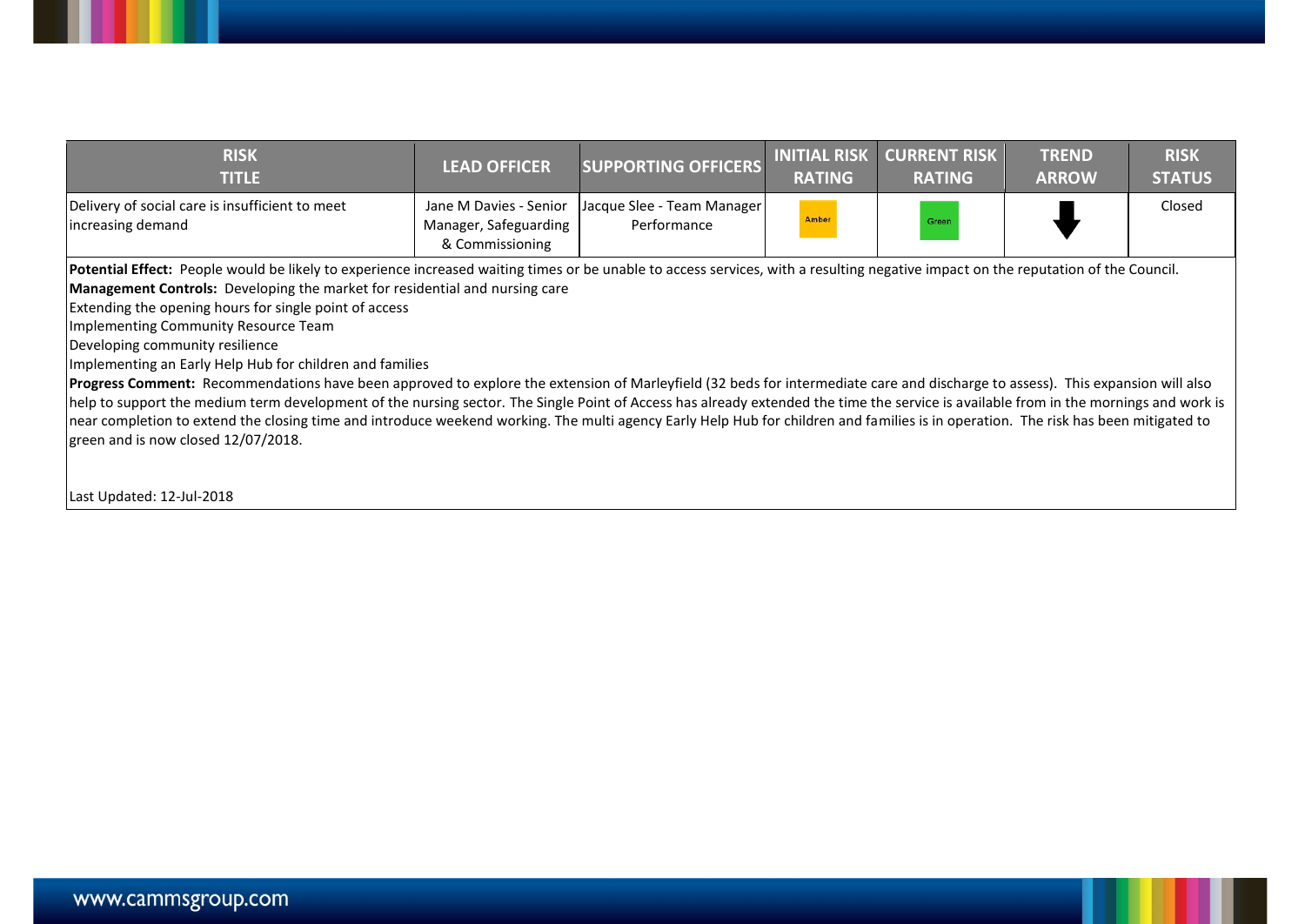| <b>RISK</b><br>TITLE.                                                             | <b>LEAD OFFICER</b>                      | <b>SUPPORTING OFFICERS</b>                                         | <b>RATING</b> | <b>INITIAL RISK CURRENT RISK</b><br><b>RATING</b> | <b>TREND</b><br><b>ARROW</b> | <b>RISK</b><br><b>STATUS</b> |
|-----------------------------------------------------------------------------------|------------------------------------------|--------------------------------------------------------------------|---------------|---------------------------------------------------|------------------------------|------------------------------|
| Demand outstrips supply for residential and nursing<br>home care bed availability | Manager, Safeguarding<br>& Commissioning | Jane M Davies - Senior   Jacque Slee - Team Manager<br>Performance | Red           | <b>Red</b>                                        |                              | Open                         |

Potential Effect: Increase in hospital admissions and delayed transfers from hospital. Increased pressure on primary care services leading to deteriorating relationship with local partners.

**Management Controls:** i) Working with Corporate colleagues to use capital investment to support the development of our in-house provision.

ii) Outcomes from the 'Invest to Save' Project Manager made available together with a short, medium and long term plan to support the care sector.

iii) Quick wins from the 'Invest to Save' Project Manager to be implemented.

iv) Increase bed and extra care capacity for dementia/ learning disabilities.

v) Develop specialist respite for Early Onset Dementia.

vi) Identify and create market change and dynamics, generate more competition, new providers for all ages including children and LD.

vii) Assist with local housing (potentially subsidised) for specified employees in social care i.e. direct care staff.

viii) Joint marketing and recruitment campaign, including portals, sharing of candidates, shared approach.

**Progress Comment:** The expansion of Marleyfield to support the medium term development of the nursing sector continues under the direction of the Programme Board.

The re-phasing of Integrated Care Fund (ICF) capital to fit in with the Council's capital programme has been agreed by Welsh Government. Recommendations from Social & Health Care Overview and Scrutiny Committee were that the Committee support the ICF programme and the initiatives of utilising short term funding streams to deliver against strategic and operational priorities for the council and key partners. Workstreams from the Strategic Opportunity Review are continuing. A strategic review of demand and supply in light of the new capital developments is being undertaken.

Last Updated: 29-Jan-2019

| <b>RISK</b><br>TITLE                                                                                                      | <b>LEAD OFFICER</b>                                                    | <b>SUPPORTING OFFICERS</b>                | <b>RATING</b> | <b>INITIAL RISK CURRENT RISK \</b><br><b>RATING</b> | <b>TREND</b><br><b>ARROW</b> | <b>RISK</b><br><b>STATUS</b> |
|---------------------------------------------------------------------------------------------------------------------------|------------------------------------------------------------------------|-------------------------------------------|---------------|-----------------------------------------------------|------------------------------|------------------------------|
| Annual allocation of the Integrated Care Fund (ICF) -<br>Short term funding may undermine medium term<br>service delivery | Susie Lunt - Senior<br>Manager, Integrated<br>Services and Lead Adults | Jacque Slee - Team Manager<br>Performance | <b>Red</b>    | Green                                               |                              | Open                         |

Potential Effect: Insufficient funding to sustain medium term service delivery.

**Management Controls:** Seeking agreement from partners on allocation of funds to deliver medium term services

**Progress Comment:** The re-phasing of agreed ICF capital funding has been agreed to fit with our capital programme.

Welsh Government have confirmed the ongoing use of ICF revenue funding for existing projects.

The Chair of the North Wales Regional Partnership Board and the Chief Executive of BCUHB have created an agreement from partners on the allocation of funds to support delivery of medium term services. Confirmation in principle has been received for allocation of capital funds for Marleyfield. Following receipt of detailed correspondence from WG, the level of risk has reduced to Green.

Last Updated: 09-Jan-2019